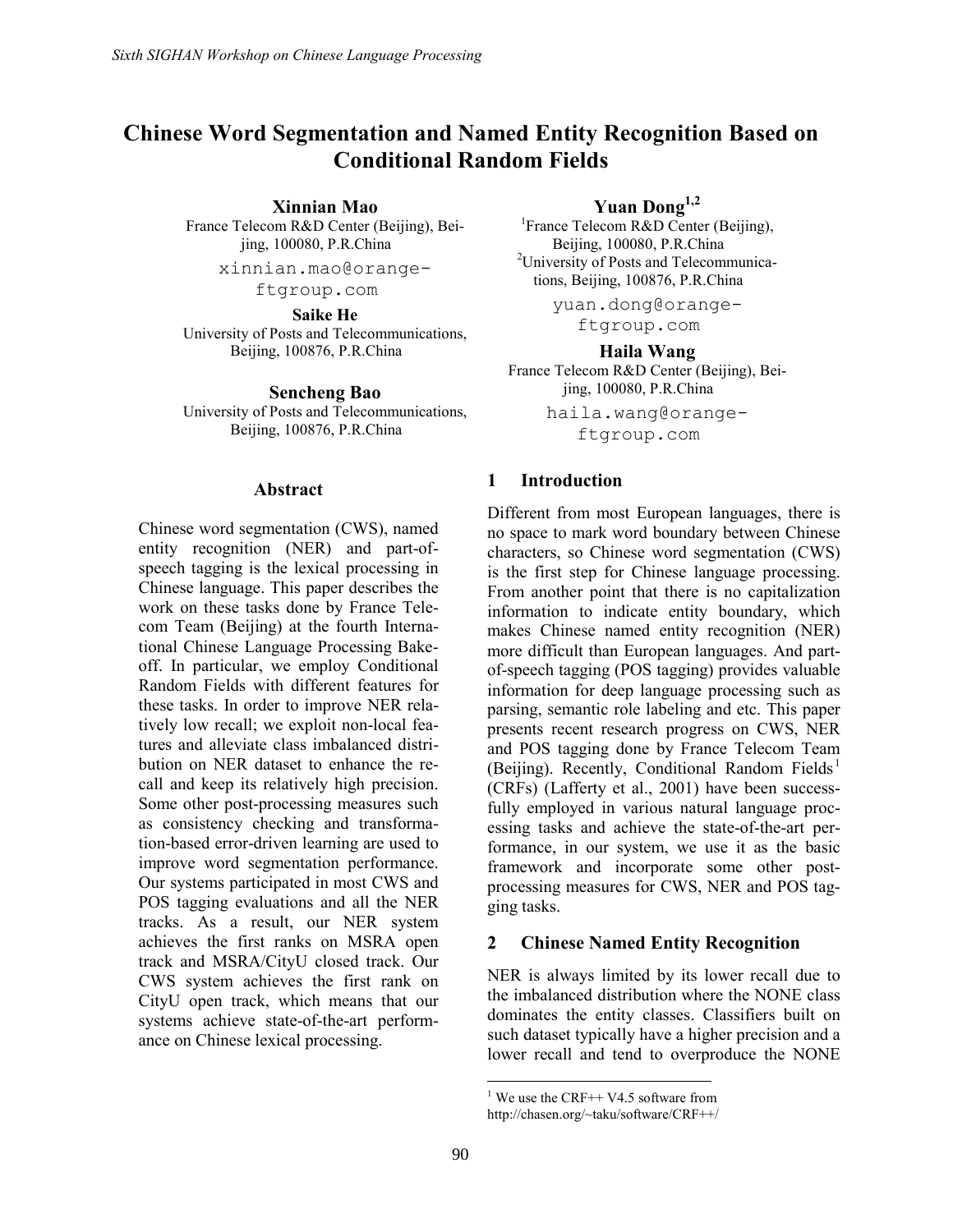class (Kambhatla, 2006). Taking SIGHAN Bakeoff 2006 (Levow, 2006) as an example, the recall is lower about 5% than the precision for each submitted system on MSRA and CityU closed track. If we could improve NER recall but keep its relatively high precision, the overall F-measure will be improved as a result. We design two kinds of effective features: 0/1 features and non-local features to achieve this objective. Our final systems utilize these features together with the local features to perform NER task.

## 2.1 Local Features

The local features are character-based and are instantiated from the following temples:

Unigram:  $C_n$  (n=-2,-1, 0, 1, 2).

Bigram:  $C_nC_{n+1}$  (n=-2,-1, 0, 1) and  $C_{-1}C_{1}$ .

Where  $C_0$  is the current character,  $C_1$  the next character,  $C_2$  the second character after  $C_0$ ,  $C_{-1}$  the character preceding  $C_0$ , and  $C_{-2}$  the second character before  $C_0$ .

#### 2.2 0/1 Features

In order to alleviate the imbalanced class distribution, we assign 1 to all the characters which are labeled as entity and 0 to all the characters which are labeled as NONE in training data. In such way, the class distribution can be alleviated greatly, taking Bakeoff 2006 MSRA NER training data for example, if we label the corpus with 10 classes, the class distribution is 0.81(B-PER):1.70(B-LOC):0.95(B-ORG):0.81(I-PER):0.88(I-LOC):2.87(I-ORG):0.76(E-PER):1.42(E-LOC):0.94(E-ORG):88.86(NONE), if we change the label scheme to 2 labels  $(0/1)$ , the class distribution is 11.14 (entity):88.86(NONE). We train the 0/1 CRFs tagger using the local features alone. For the 0/1 features, during the training stage, they are assigned with 2-fold cross validation, and during the testing stage, they are assigned with the  $0/1$  tagger.

## 2.3 Non-local Features

Most empirical approaches including CRFs currently employed in NER task make decision only on local context for extract inference, which is based on the data independent assumption. But often this assumption does not hold because nonlocal dependencies are prevalent in natural language (including the NER task). How to utilize the non-local dependencies is a key issue in NER task. Up to now, few researches have been devoted to

this issue; existing works mainly focus on using the non-local information for improving NER label consistency (Krishnan and Manning, 2006). There are two methods to use non-local information. One is to add additional edges to graphical model structure to represent the distant dependencies and the other is to encode the non-locality with non-local features. In the first approach, heuristic rules are used to find the dependencies (Bunescu and Mooney, 2004) or penalties for label inconsistency are required to handset ad-hoc (Finkel et al., 2005). Furthermore, high computational cost is spent for approximate inference. In order to establish the long dependencies easily and overcome the disadvantage of the approximate inference, Krishnan and Manning (2006) propose a two-stage approach using CRFs framework with extract inference. They represent the non-locality with non-local features, and extract them from the output of the first stage CRF with local context alone; then they incorporate the non-local features into the second CRF. But the features in this approach are only used to improve label consistency in European languages. Similar with their work encoding the non-local information with non-local feature, and we also exploit the non-local features under twostage architecture. Different from their features are activated on the recognized entities coming from the first CRF, the non-local features we design are used to recall more missed entities which are seen in the training data or unseen entities but some of their occurrences being recognized correctly in the first stage, so our non-local features are activated on the raw character sequence.

Different NER in European languages, where entity semantic classification is more difficult compared with boundary detection, in Chinese, the situation is opposite. So we encode different useful information for Chinese NER two subtasks: entity boundary detection and entity semantic classification. Three kinds of non-local features are designed; they are fired on the token sequences if they are matched with certain entity in the entity list in forward maximum matching (FMM) way.

Token-position features (NF1): These refer to the position information (start, middle and last) assigned to the token sequence which is matched with the entity list exactly. These features enable us to capture the dependencies between the identical candidate entities and their boundaries.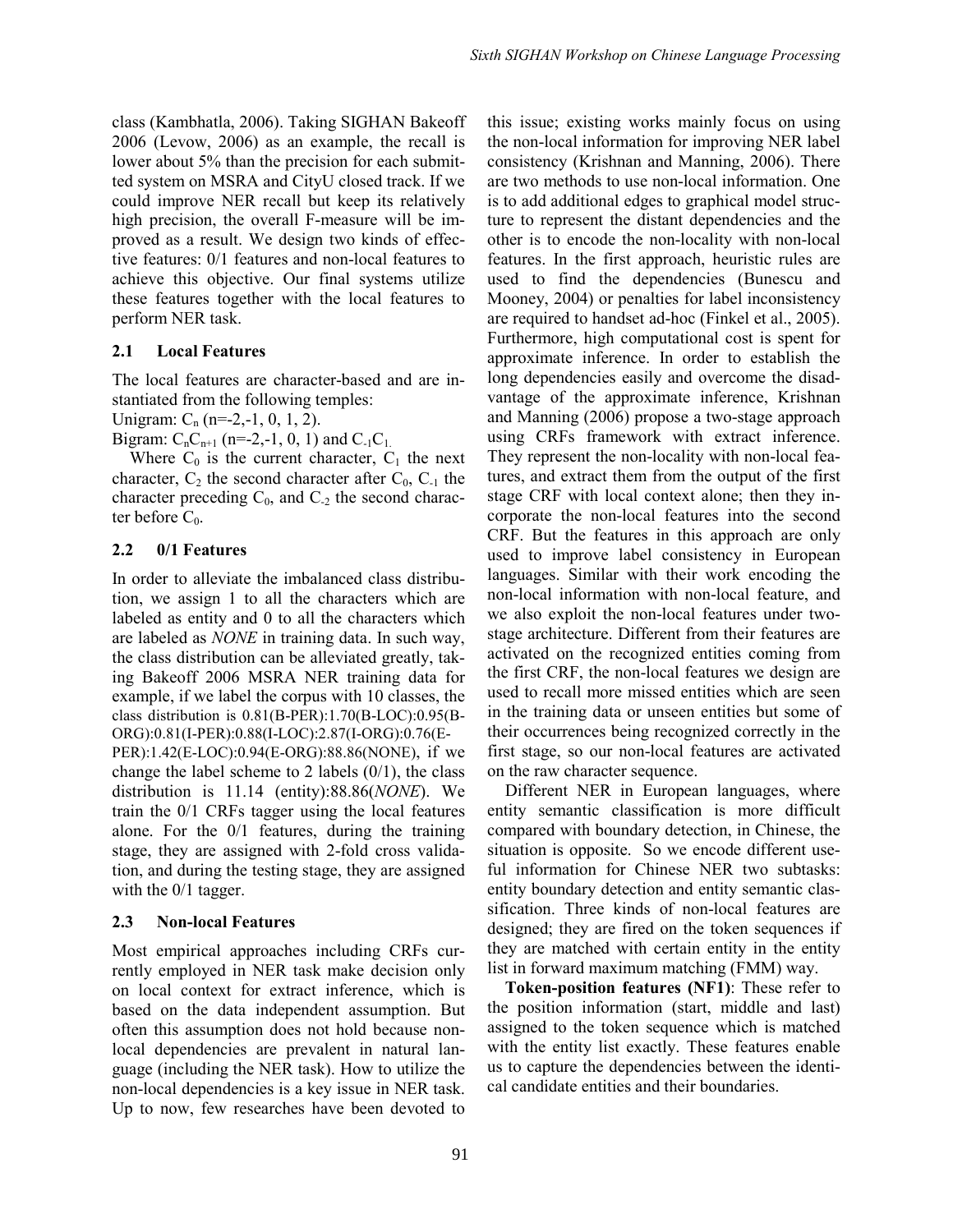Entity-majority features (NF2): These refer to the majority label assigned to the token sequence which is matched with the entity list exactly. These features enable us to capture the dependencies between the identical entities and their classes, so that the same candidate entities of different occurrences can be recalled favorably, and their label consistencies can be considered too.

Token-position & entity-majority features (NF3): These features capture non-local information from NF1 and NF2 simultaneously. They take into account the entity boundary and semantic class information at the same time.

Figure 1 shows the flow of using non-local features under CRFs framework in two-stage architecture. The first CRF is trained with local features alone, and then we test the testing data with the first CRF and get the entities plus their type from the output. The second CRF utilizes the 0/1 features and the non-local features derived from the entity list which is merged by the output of the first CRF from the testing data and the entities extracted directly from the training data. We compare the three kinds of non-local features on MSRA and CityU closed track in SIGHAN 2006 and we find that the NF3 is the best (Mao etc, 2007). So we only incorporate the NF3 into our final NER system.



Figure 1. The flow using non-local features in two-stage architecture

#### 2.4 Results

We employ BIOE1 label scheme for the NER task because we found it performs better than IOB2 on Bakeoff 2006 (Levow, 2006) NER MSRA and CityU corpora. Table 1 presents the official results on the MSRA and CityU corpus. The F-measure on MSRA open track is so high just because the testing data in Bakeoff 2007 is part of its Bakeoff 2006 training dataset and we utilize this corpus for training the final CRFs classifier. The F-measure on CityU open track is not much superior to its closed track because we only use its Bakeoff 2006 corpus to train the 0/1 CRFs, but not use the Bakeoff 2006 corpus to train final classifier.

| RunID                                | F-Score | Run ID  | F-Score |
|--------------------------------------|---------|---------|---------|
| cityu c                              | 84.99   | cityu o | 8792    |
| msra c                               | 92.81   | msra o  | 99.88   |
| Table 1: The official recults on NER |         |         |         |

 Table 1: The official results on NER closed(c) tracks and open(o) tracks

#### 3 Chinese Word Segmentation

| Type                | Feature                     |
|---------------------|-----------------------------|
| Unigram             | $C_n$ (n=-2,-1, 0, 1, 2).   |
| Bigram              | $C_nC_{n+1}$ (n=-2,-1,0, 1) |
| Jump                | $C_{-1}C_1$                 |
| Punc                | Pu $(C_0)$                  |
| Date, Digit, Letter | $T_{-1}T_0T_1$              |

Table 2: The features used in our CWS systems

Table 2 lists the features we used in our CWS systems. After the raw corpus is processed by CRFs, two other post-processing measures are performed. We utilize transformation-based error-driven learning  $(TBL)^2$  to further improve CWS and perform consistency checking among different occurrences of a particular character sequence. For TBL, we use the template defined in (He et al.). Our CWS system participate almost all the tracks and table 3 lists the official results.

| Run ID      | F-Score         | Run ID    | F-Score |
|-------------|-----------------|-----------|---------|
| cityu c a   | 94.43           | cityu o a | 96.97   |
| cityu c b   | error $(94.31)$ | cityu o b | 96.86   |
| ckip c a    | 93.17           | ckip o a  | 93.25   |
| ckip c b    | 93.06           | ckip o b  | 93.64   |
| ctb c a     | 94.86           | ctb o a   | 97.93   |
| ctb c b     | 94.74           | ctb o b   | 97.28   |
| ncc c a     | 92.99           | sxu c a   | 95.46   |
| $ncc$ c $b$ | 92.89           | sxu c b   | 95.17   |

Table 3: The official results on CWS closed(c) tracks and open(o) tracks

In the table 3, run (a) means that we only perform consistency checking; run (b) means that

<sup>&</sup>lt;sup>2</sup> We use the TBL software from

http://nlp.cs.jhu.edu/~rflorian/fntbl/index.html